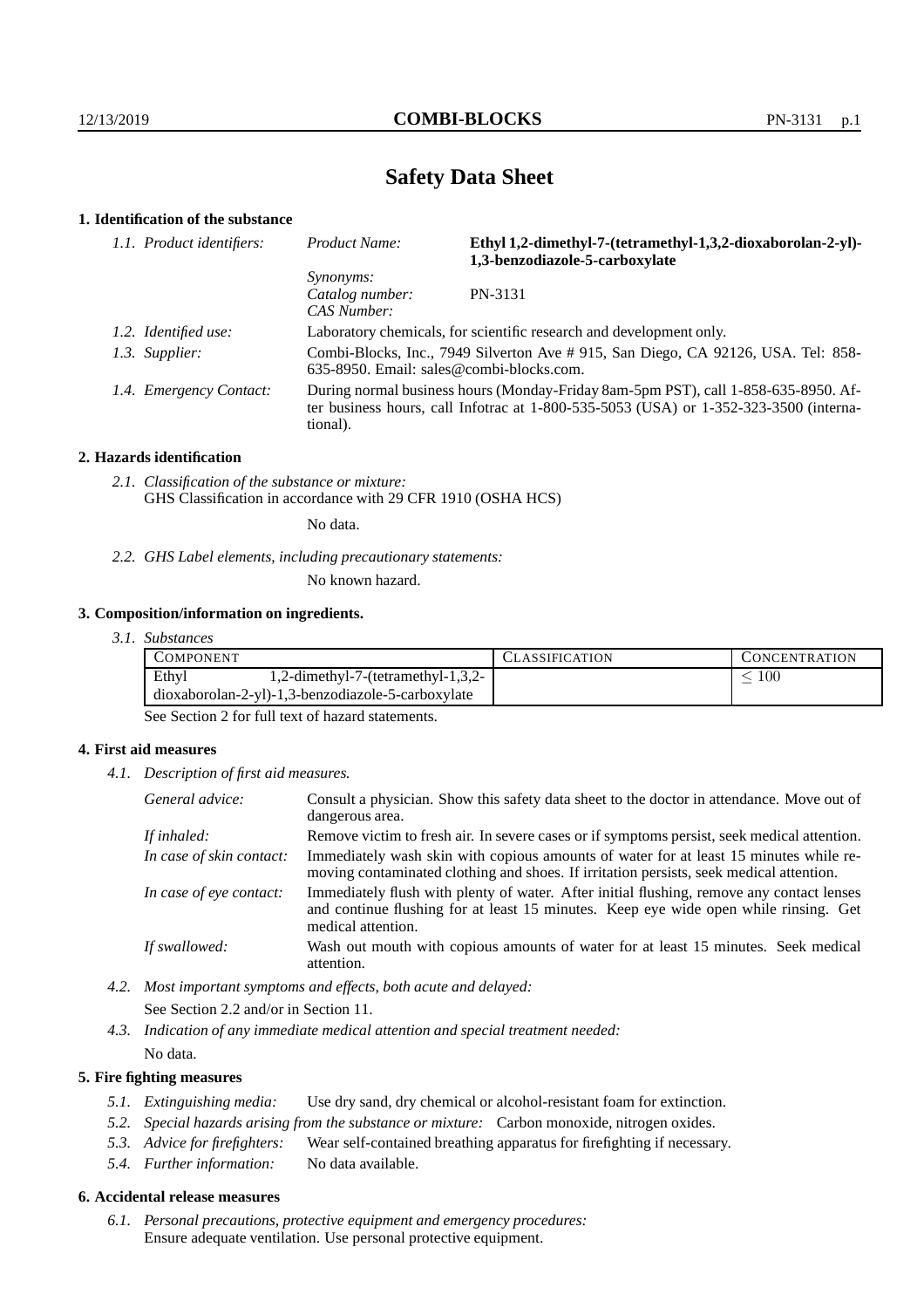|  | 6.2. Environmental precautions:                                                                                                                                                                                                                                     |                                                                                                                                                                                                                                                                    |  |  |  |  |
|--|---------------------------------------------------------------------------------------------------------------------------------------------------------------------------------------------------------------------------------------------------------------------|--------------------------------------------------------------------------------------------------------------------------------------------------------------------------------------------------------------------------------------------------------------------|--|--|--|--|
|  | Should not be released into the environment. See Section 12 for additional ecological information.                                                                                                                                                                  |                                                                                                                                                                                                                                                                    |  |  |  |  |
|  | 6.3. Methods and materials for containment and cleaning up:                                                                                                                                                                                                         |                                                                                                                                                                                                                                                                    |  |  |  |  |
|  |                                                                                                                                                                                                                                                                     | Sweep up or vacuum up spillage and collect in suitable container for disposal.                                                                                                                                                                                     |  |  |  |  |
|  | 6.4. Reference to other sections:                                                                                                                                                                                                                                   |                                                                                                                                                                                                                                                                    |  |  |  |  |
|  |                                                                                                                                                                                                                                                                     | Refer to protective measures listed in Sections 8 and 13.                                                                                                                                                                                                          |  |  |  |  |
|  | 7. Handling and storage                                                                                                                                                                                                                                             |                                                                                                                                                                                                                                                                    |  |  |  |  |
|  |                                                                                                                                                                                                                                                                     | 7.1. Precautions for safe handling: Avoid contact with skin and eyes. Avoid inhalation of vapour or mist. Keep away<br>from sources of ignition - No smoking. Take measures to prevent the build up of electro-<br>static charge. For precautions see section 2.2. |  |  |  |  |
|  | 7.2. Conditions for safe storage, including any incompatibilities: Store under $-20^{\circ}$ C. Keep container tightly closed in<br>a dry and well-ventilated place. Containers which are opened must be carefully resealed<br>and kept upright to prevent leakage. |                                                                                                                                                                                                                                                                    |  |  |  |  |
|  | Laboratory chemicals, for scientific research and development only.<br>7.3. Specific end use(s):                                                                                                                                                                    |                                                                                                                                                                                                                                                                    |  |  |  |  |
|  | 8. Exposure Controls / Personal protection                                                                                                                                                                                                                          |                                                                                                                                                                                                                                                                    |  |  |  |  |
|  | 8.1. Control parameters:                                                                                                                                                                                                                                            |                                                                                                                                                                                                                                                                    |  |  |  |  |
|  |                                                                                                                                                                                                                                                                     | Components with workplace control parameters: Contains no substances with occupational exposure limit values.                                                                                                                                                      |  |  |  |  |
|  | 8.2. Exposure controls:                                                                                                                                                                                                                                             |                                                                                                                                                                                                                                                                    |  |  |  |  |
|  |                                                                                                                                                                                                                                                                     | Appropriate engineering controls: Ensure that eyewash stations and safety showers are close to the workstation<br>location. Ensure adequate ventilation, especially in confined areas.                                                                             |  |  |  |  |
|  | Personal protective equipment:                                                                                                                                                                                                                                      |                                                                                                                                                                                                                                                                    |  |  |  |  |
|  | Eye/face protection:                                                                                                                                                                                                                                                | Wear appropriate protective eyeglasses or chemical safety goggles as described by OSHA's<br>eye and face protection regulations in 29 CFR 1910.133 or European Standard EN166.                                                                                     |  |  |  |  |
|  | Skin protection:                                                                                                                                                                                                                                                    | Handle with gloves. Gloves must be inspected prior to use. Use proper glove removal<br>technique (without touching glove's outer surface) to avoid skin contact with this product.                                                                                 |  |  |  |  |

# **8. Exposure Controls / Personal protection**

| Eye/face protection:               | Wear appropriate protective eyeglasses or chemical safety goggles as described by OSHA's<br>eye and face protection regulations in 29 CFR 1910.133 or European Standard EN166.                                                                                                                                         |  |  |
|------------------------------------|------------------------------------------------------------------------------------------------------------------------------------------------------------------------------------------------------------------------------------------------------------------------------------------------------------------------|--|--|
| Skin protection:                   | Handle with gloves. Gloves must be inspected prior to use. Use proper glove removal<br>technique (without touching glove's outer surface) to avoid skin contact with this product.<br>Dispose of contaminated gloves after use in accordance with applicable laws and good<br>laboratory practices. Wash and dry hands |  |  |
| <b>Body Protection:</b>            | Complete suit protecting against chemicals, Flame retardant antistatic protective clothing.,<br>The type of protective equipment must be selected according to the concentration and<br>amount of the dangerous substance at the specific workplace.                                                                   |  |  |
| Respiratory protection:            |                                                                                                                                                                                                                                                                                                                        |  |  |
| Control of environmental exposure: | Prevent further leakage or spillage if safe to do so. Do not let product enter<br>drains.                                                                                                                                                                                                                              |  |  |

# **9. Physical and chemical properties**

*9.1. Information on basic physical and chemical properties*

| (a)                        | Appearance:                                   | No data  |
|----------------------------|-----------------------------------------------|----------|
| (b)                        | Odour:                                        | No data  |
| (c)                        | Odour Threshold:                              | No data  |
| (d)                        | $pH$ :                                        | No data  |
| (e)                        | Melting point/freezing point:                 | No date. |
| (f)                        | Initial boiling point and boiling range:      | No data  |
| (g)                        | Flash point:                                  | No data  |
| (h)                        | Evaporatoin rate:                             | No data  |
| (i)                        | Flammability (solid, gas):                    | No data  |
| (j)                        | Upper/lower flammability or explosive limits: | No data  |
| (k)                        | Vapour pressure:                              | No data  |
| $\left( \mathrm{l}\right)$ | Vapour density:                               | No data  |
| (m)                        | Relative density:                             | No data  |
| (n)                        | Water solubility:                             | No data  |
| $\rm (o)$                  | Partition coefficient: n-octanol/water:       | No data  |
| (p)                        | Auto-ignition:                                | No data  |
| (q)                        | Decomposition temperature:                    | No data  |
| (r)                        | Viscosity:                                    | No data  |
| (s)                        | Explosive properties:                         | No data  |
| (t)                        | Oxidizing properties:                         | No data  |